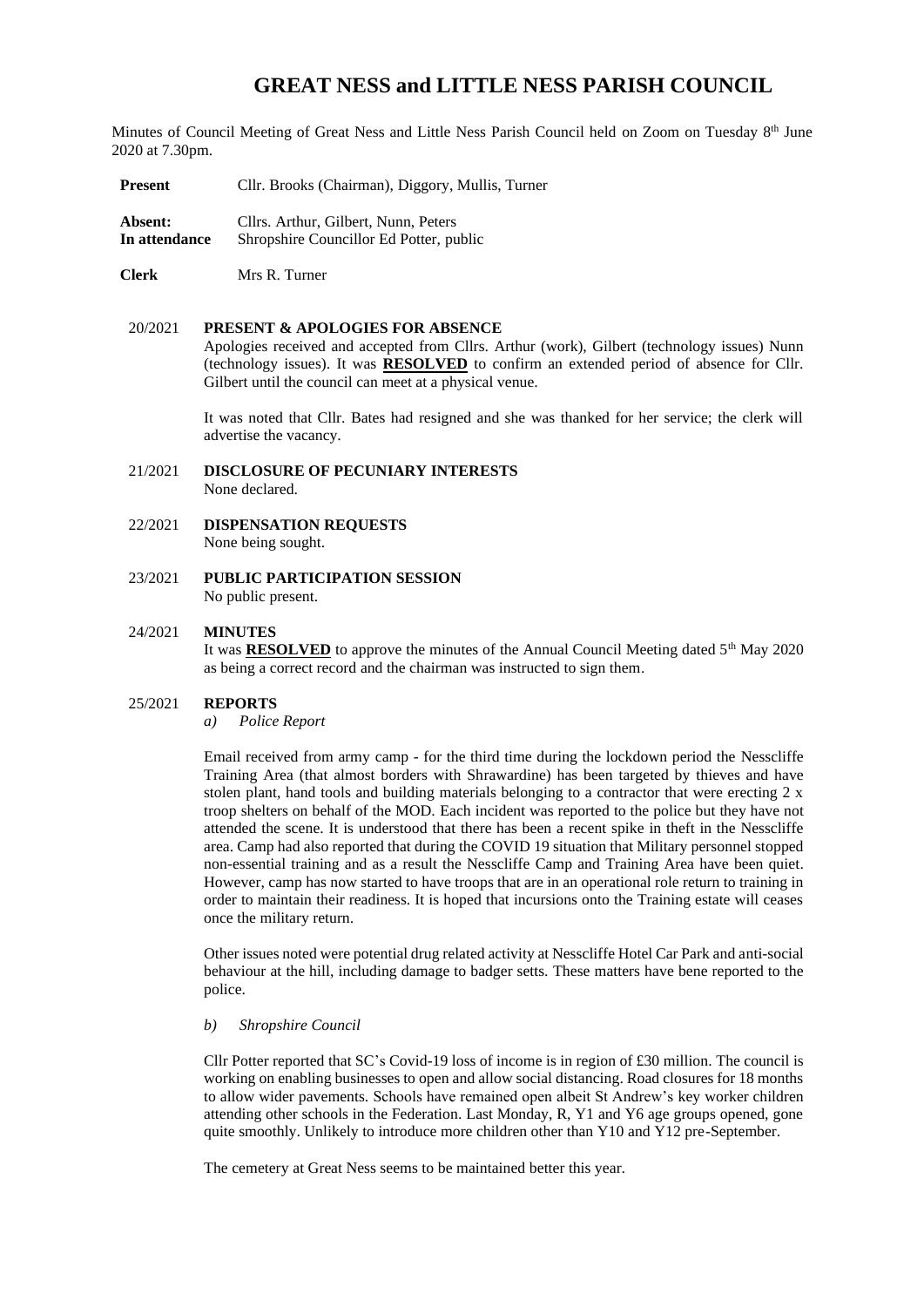- *c*) *Youth Club –* no meetings held
- *d) Parish Councillor Reports* -it was noted that Cllr. Brooks had signed his declaration of acceptance of office, duly witnessed by the clerk, with social distancing having been observed.
- *e) Great Ness Charity -* an extension of 12 months has been granted by the Charity Commission. It was agreed to put forward Cllr. Peters as a replacement trustee following resignation of Cllr. Bates; appointment to be confirmed at next meeting
- *f) Clerk's Report*
	- Ditches Well Lane ownership to be checked with SC Highways.
	- Hedge bus stop have asked the landowner to address but Cllr. Diggory offering to address it if not.
	- Newsletter not done yet. Agreed to delay until late July/August to tie in with Local Plan Review
	- Play inspections temporarily paused. A quote for required repairs was agreed.
	- Planning enforcement boundary issue noted.

#### 26/2021 **PLANNING NOTIFICATIONS** – **FOR INFORMATION**

- 1) 14/03797/OUT Development Land West Of Oakfield, Nesscliffe, Shrewsbury, Shropshire Proposal: Outline application for the erection of 6 No dwellings (to include access) *Awaiting Decision*
- 2) 14/05257/FUL Proposed Dwelling Adj. Hopton Farm, Nesscliffe, Shrewsbury, Shropshire Proposal: Erection of a Single Plot Exception (SPE) affordable dwelling and formation of access *Awaiting Decision*
- 3) 17/05151/EIA Proposed Poultry Units NW Of North Farm, Felton Butler Proposal: Erection of four poultry rearing buildings, eight feed bins, biomass store and amenity building including landscaping and tree planting. *Awaiting Decision*
- 4) 19/01463/REM Plot Adj. To No 4 Felton Butler Cottages, Felton Butler Proposal: Reserved Matters application pursuant 14/01327/OUT for the erection of a detached dwelling and garage to include access *Pending Consideration*
- 5) 19/03403/FUL Phase Three Shrewsbury Houses, Ridgewood Road, Nesscliffe, Proposal: Erection of 10no houses on Phase 3 - plots nos. 34 - 43 (modification previously approved 17/01576/REM) *Awaiting Decision*
- 6) 19/04714/FUL Proposed Development Land At Adcote School, Little Ness Proposal: Erection of 3No dwellings *Awaiting Decision*
- 7) 20/00142/FUL Site Of Windsor Place, Pentre, Shropshire Proposal: Application under Section 73A of the Town and Country Planning Act 1990 for the erection of a detached, two-storey replacement dwelling (modification of previously approved SA/09/0284/F) *Decision: Grant Permission*
- 8) 19/03403/FUL Phase Three Shrewsbury Houses Ridgewood Road Nesscliffe Proposal: Erection of 31 houses to include 19 houses on phase 3 (modification to previously approved 17/01576/REM); 12 houses on the north part of phase 2 (now phase 2b) (modification to previously approved 18/04941/FUL) to include the provision of a new access road and replacement of 4 dwellings (previously plots 8-11inc) with 10 dwellings (on plots a-j inc) (an additional 6 dwellings) *Awaiting Decision*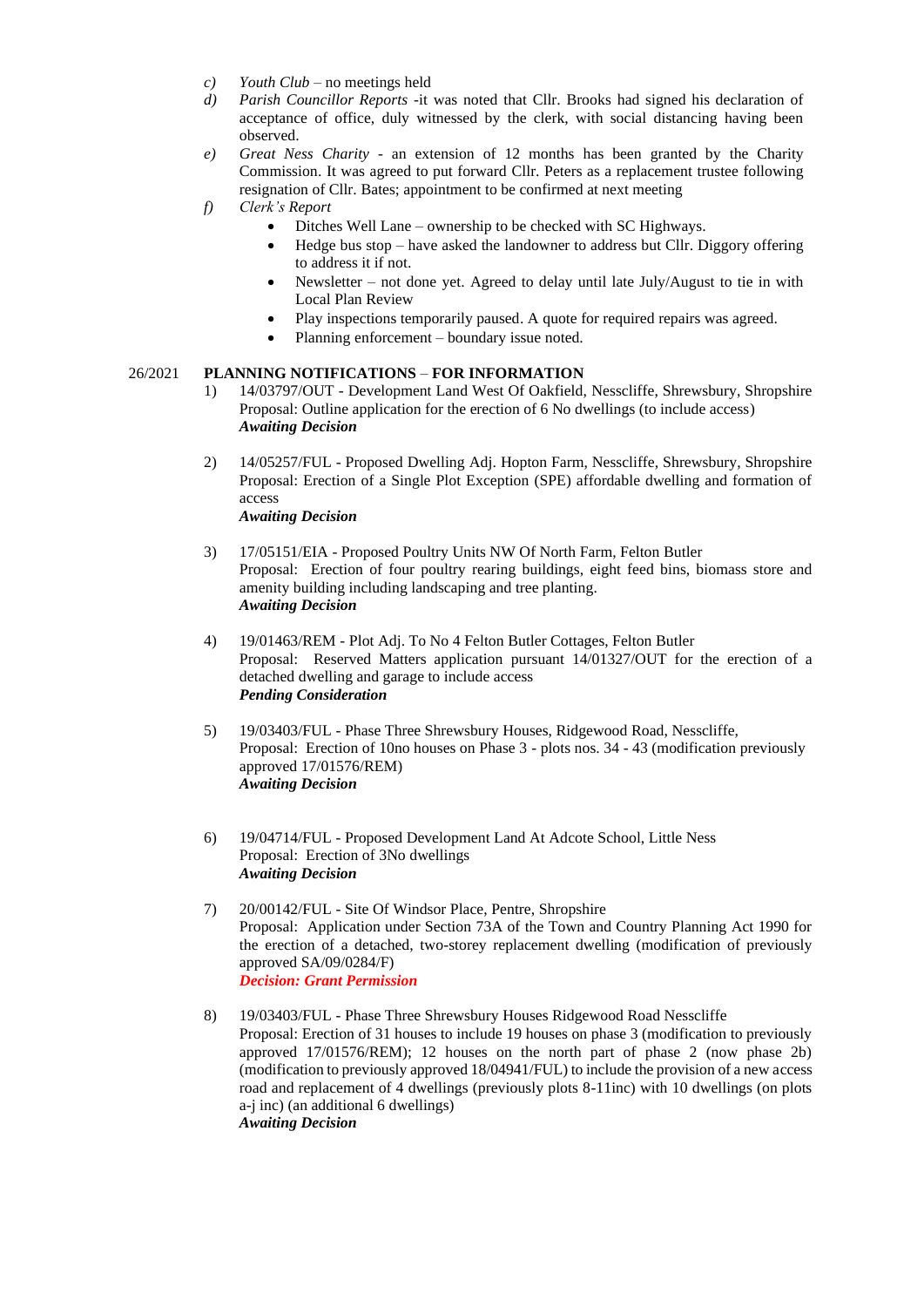- 9) 20/00581/FUL Motor Fuel Limited, Service Station, Nesscliffe, SY4 1BZ Proposal: Erection of a coffee shop with a drive-thru; associated car, motorcycle and cycle parking; landscaping and associated works *Pending Consideration*
- 10) 20/01493/VAR & 20/01494/LBC Barns Adjoining Ness Strange, Great Ness, SY4 2LE Proposal: Variation of condition number 2 (approved plans) attached to planning permission reference 17/02538/FUL Dated 29/11/2018 to allow design changes to the proposal *Awaiting Decision*
- 11) 20/01443/FUL Nesscliffe Training Camp, Wilcott, Shrewsbury, Shropshire, SY4 1BH Proposal: Erection of 3No single storey accommodation blocks and associated external w *Awaiting Decision*

# 27/2021 **PLANNING APPLICATIONS & MATTERS**– **FOR COMMENT**

- 1) 20/01879/FUL Oakfield, Great Ness, Shrewsbury, Shropshire, SY4 2LB Proposal: Erection of single storey and part first floor rear extension and portico to front elevation; internal and elevational alterations Comments: It was **RESOLVED** to object to the proposed revised plans as it's a very substantial increase on the size of the current property, and the need for the additional space has not been demonstrate, given that it is already a family home. The development is out of character with the Conservation Area.
- 2) 20/01934/FUL 22 Valeswood Lane, Valeswood, Little Ness, SY4 2LH Proposal: Erection of two storey rear extension following demolition of existing, insertion of dormer window, porch and associated works Comments: It was **RESOLVED** to support as is a reasonable extension to a family home.
- 3) *Changes to financial contribution re application at Hopton Park & crossing signage* The developer had asked if the PC would agree to a reduction in the  $\text{\pounds}20,000$  contribution to community projects to £19,000 as they have been asked to provide £1,000 to Shropshire Council towards the Traffic Regulation Order to move the 30mph speed signage and gateway. It was **RESOLVED** to accept the revised commuted sum of £19,000.

The developer was also asking if the PC wish the crossing signage to be included on the traffic applications being made as part of the development but the parish council would have to pay for cost of maintenance, estimated cost provided by Berrys circa £4,000 for each sign, total £8,000. The clerk had found the signs for circa £600 each plus VAT online but would need an install cost and depends on proximity to electric connections etc. It was **RESOLVED** to take this forward by looking a traffic calming scheme, the first step being to identify a brief and potential consultants to approach to design a traffic calming scheme.

## 28/2021 **PARISH MATTERS**

- *a) Draft CIL EOI for pavement at Hopton Park* clerk to make enquiries with Ffion Horton and PC may need to contribute towards it.
- *b) CIL EOI decision re community building feasibility study and to consider how to proceed with preparing a needs study –* meeting scheduled with Sean McCarthy, SC. Cllr. Brooks, the clerk and Cllr. Potter to attend. Cllr. Turner also said he has a colleague who may know about Sport England funding.
- *c) Mountain biking and visitor management Nesscliffe Hill* increased activity welcomed but concern re managing different users and ensuring safety. Some mountain bikers' behaviour needs to be managed better. Ruyton XI Towns PC have suggested volunteers, warden and better signage. Cllr. Potter has liaised with people including Cllr. Lezley Picton, Leisure Portfolio Holder. Signage relies on people complying with it. Engagement is key and influencing all users' attitudes. Cllr. Potter had spoken to a regular bike user group whoa advised a lot of people are travelling to Nesscliffe who would normally go elsewhere for biking. It was agreed that Cllrs. Diggory, Turner, the clerk and reps from Ruyton XI Towns would meet with Cllrs. Picton, Potter and SC Countryside Team.
- *d) Bonfires* a concern this time of year up on the hill and also had been one on the drovers road by Great Ness.